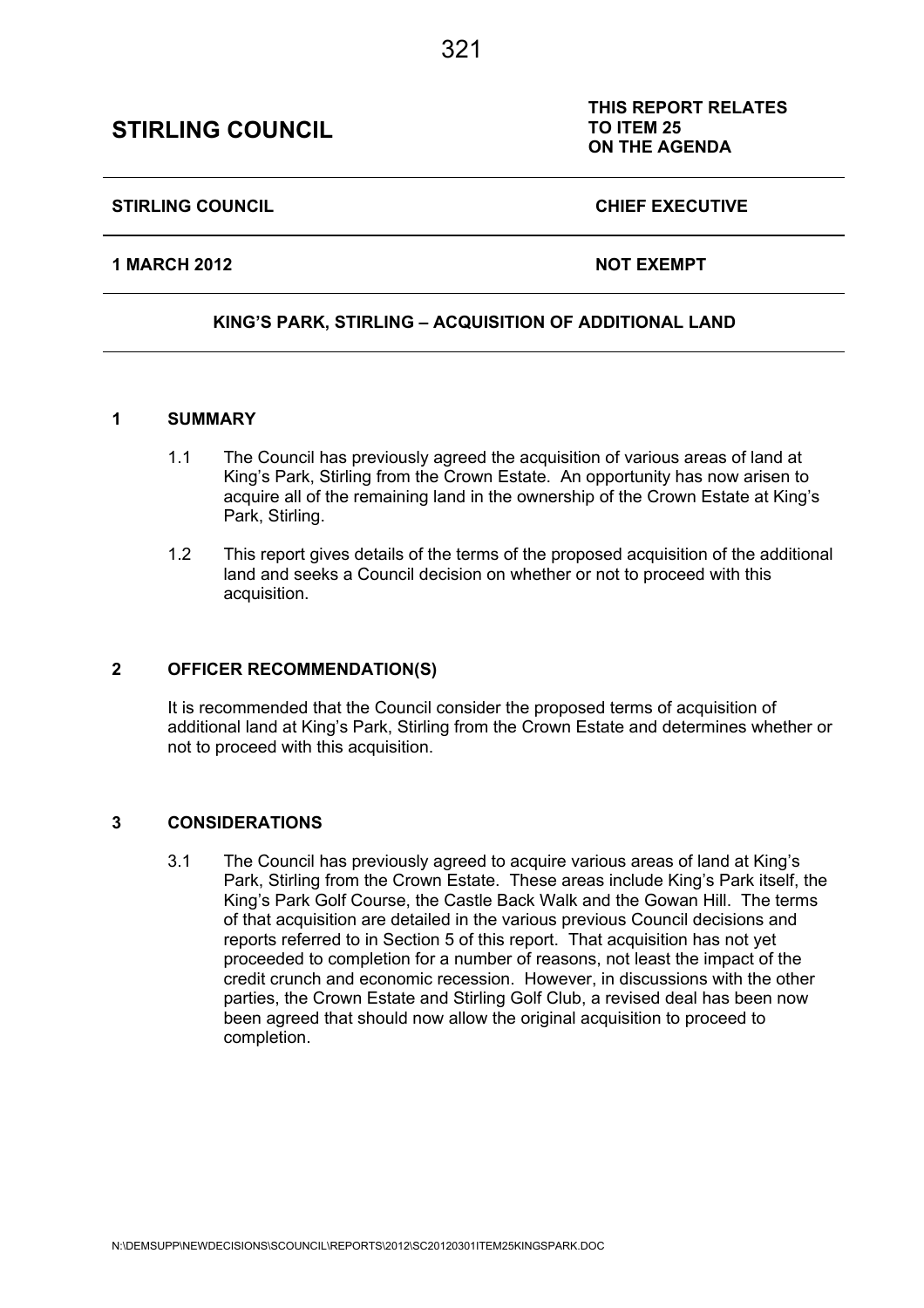- 3.2 At the same time, the Crown Estate has indicated its willingness to sell its remaining land in the vicinity of King's Park, Stirling and terms of acquisition of this land have been negotiated as part of the revised deal referred to in paragraph 3.1. The proposal is that these additional lands, shown on the plan at Appendix 1 to this report, amounting to some 92 acres would be acquired along with the areas of land previously agreed. The price which has been negotiated for this additional land is £417,000 (plus VAT). In approving the acquisition of the original areas of land, the Council agreed to fund its share of the total price from the Stirling Common Good Fund. It is suggested that the price of the additional land, should the Council decided to proceed with this acquisition, could also be met from the Stirling Common Good Fund.
- 3.3 The land in question is agricultural land within the green belt, as such it is not capable of development. However, there are a number of uses to which this land could be put that would enhance the public realm and the amenities of the city. A major piece of work commissioned by the Council's Environment Services in relation to the Council's Open Space Strategy has highlighted the scope to make better use of the landscape heritage of the city, including King's Park, the King's Knot and adjacent lands, the Back Walk and the Gowan Hill. The proposed acquisition would bring all of this land under Council control and facilitate the achievement of these objectives.
- 3.4 In terms of the Council's previous decisions it was proposed that a 'guardian' trust be established to hold the title to the lands at King's Park for the public good in all time coming. This would ensure that inappropriate developments of this land would be almost impossible. The additional lands in question, should the Council decide to proceed with the acquisition, could be included within the scope of the proposed 'guardian' trust or could simply be held by the Stirling Common Good Fund as the Council determines. The public amenity lands in the original land package were to be leased by the 'guardian' trust to an operational trust that would be responsible for management and improvement of the public amenity lands and extending their use for public amenity and recreation. Again, the additional lands could be included within the scope of the proposed operational trust.
- 3.5 The Council is invited to determine whether or not to proceed with the acquisition of the additional lands in question on the terms set out in this report.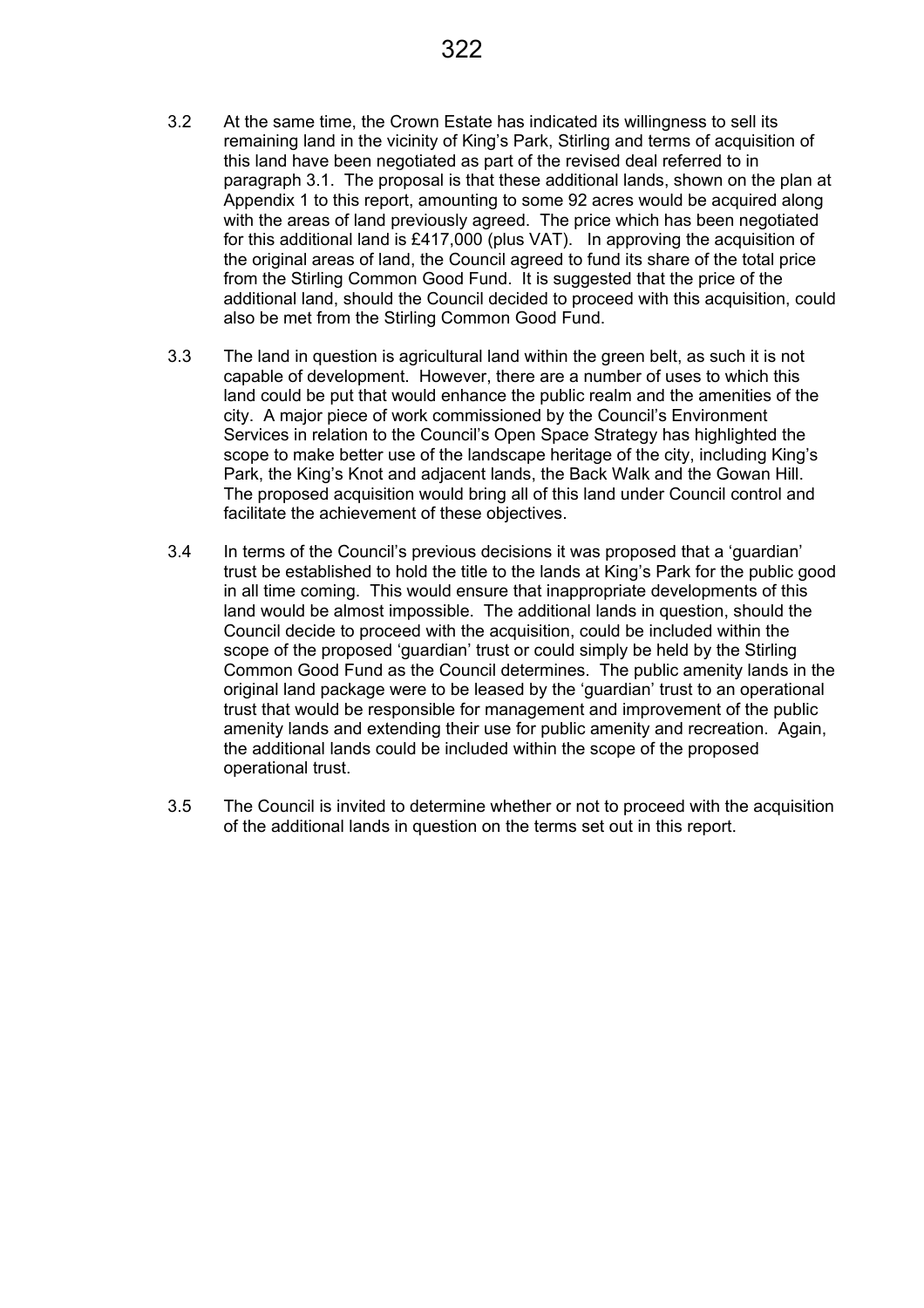#### **4 POLICY/RESOURCE IMPLICATIONS AND CONSULTATIONS**

| <b>Policy Implications</b>                                              |            |
|-------------------------------------------------------------------------|------------|
|                                                                         |            |
| <b>Equality Impact Assessment</b>                                       | No.        |
| <b>Strategic Environmental Assessment</b>                               | No.        |
| Single Outcome Agreement                                                | <b>Yes</b> |
| Diversity (age, disability, gender, race, religion, sexual orientation) | No.        |
| Sustainability (community, economic, environmental)                     | Yes.       |
| Effect on Council's green house gas emissions                           | No Effect  |
| Strategic/Service Plan                                                  | Yes        |
| <b>Existing Policy or Strategy</b>                                      | <b>Yes</b> |
| <b>Risk</b>                                                             | <b>Yes</b> |
| <b>Resource Implications</b>                                            |            |
| Financial                                                               | Yes        |
| People                                                                  | <b>Yes</b> |
| Land and Property or IT Systems                                         | Yes        |
| <b>Consultations</b>                                                    |            |
| Internal or External Consultations                                      | Yes        |

#### Equality Impact Assessment

4.1 The contents of this report were considered under the Council's Equalities Impact Assessment process and were assessed as not relevant for the purposes of Equality Impact Assessment.

### Strategic Environmental Assessment

4.2 The contents of this report were considered under the Council's Strategic Environmental Assessment process and were assessed as not relevant for the purposes of Strategic Environmental Assessment.

#### Single Outcome Agreement/Strategic Plan

4.3 Acquisition of the lands in question will secure their use as public open space/recreation areas in all time coming and will facilitate the achievement of the Council's Open Space Strategy and associated proposals for a City Heritage Park and trails.

#### **Other Policy Implications**

4.4 None.